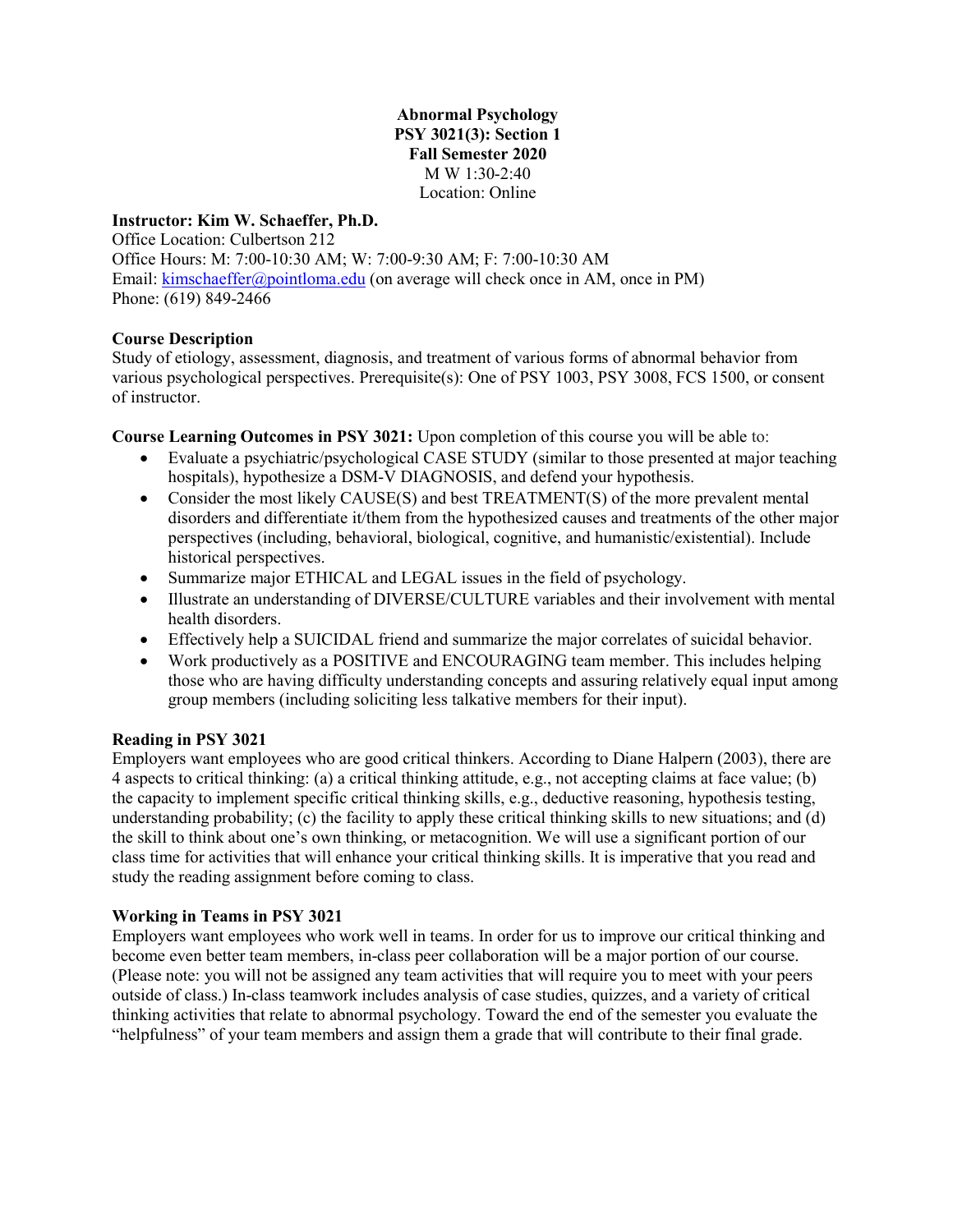### **In-Class Case Studies**

Diane Halpern (1998) warns us that we are "in danger of having all of the answers but still now knowing what the answers mean." For example, regarding our work, at the end of the course we might know all the DSM-V diagnostic criteria for schizophrenia, major depressive disorder, substance-induced, and medical condition variants of these disorders, but we might not be able to differentiate one disorder from the other in real-time. What do these disorders look like in real life settings? Therefore, you will be presented with several case studies throughout the semester much like those given at major teaching hospitals (the only difference is that the patient won't be present). After the case is read, you will individually and in your team hypothesize the DSM-V diagnosis. The case study can be in reference to any diagnosis that was included in the reading assignment for that day's class or earlier classes in the semester. In other words, the case studies will be comprehensive.

### **Super Synthesis Spreadsheet**

You will construct a spreadsheet that will keep on giving and giving (e.g. state boards or licensing exams!). The spreadsheet is found on Canvas. After reading each chapter, you will list the essential diagnostic criteria, and the most likely causes (etiology) and best treatments for all disorders discussed.

### **Required Textbook**

Comer, R. J. & Comer, J. S. (2019). *Fundamentals of abnormal psychology* (9<sup>th</sup> ed.). New York: Worth. *(Note: no supplementary materials are required)*

### **How Grades Will Be Earned (A = 93-100; A- = 90-92.99; B+ = 88-89.99; B = 84-87.99; B- = 80- 83.99; C+ = 77-79.99; C = 70-76.99; C- = 65-69.99; D+ = 62-64.99; D = 55-61.99; D- = 50-54.99; F < 49.99%)**

5% or 10% or 15% or 20% Individual Multiple-Choice RATs (preannounced 10 item quizzes) 5% or 10% or 15% or 20% Group Multiple-Choice RATs (same RAT as individual) 5% or 10% Team Member Helpfulness (peer-graded)

- 5% Super Synthesis Spreadsheet (late: 10% reduction per day, none accepted after Final)
- 15% Group Case Study and other Application Exercises (each exercise worth 10 points)
- 30% Test 1-3

15% Comprehensive Final (approximately 50% emphasizes chapters 11, 12, 15, and 16)

### **Managing Your Life and This Course**

During Case Study or Quiz days, if you arrive late to class you will not be able to take the individual quiz. If you cannot take a major test due to extreme circumstances, please ask me for permission to take the test at another time before the exam. Most people need to miss a class due to illness, flight delays, and so on. Therefore, a few safety valves are built into the course.

*Safety Valve One:* If 90% or more of the class completes the IDEA course evaluation within 5 days of availability the lowest individual case study and group case study will be dropped. *Safety Valve Two:* tbd

### **Late Assignments**

All assignments are to be submitted/turned in by the beginning of the class session when they are due—including assignments posted in Canvas. Canvas automatically deducts 10% from late assignment plus an additional 10% per day.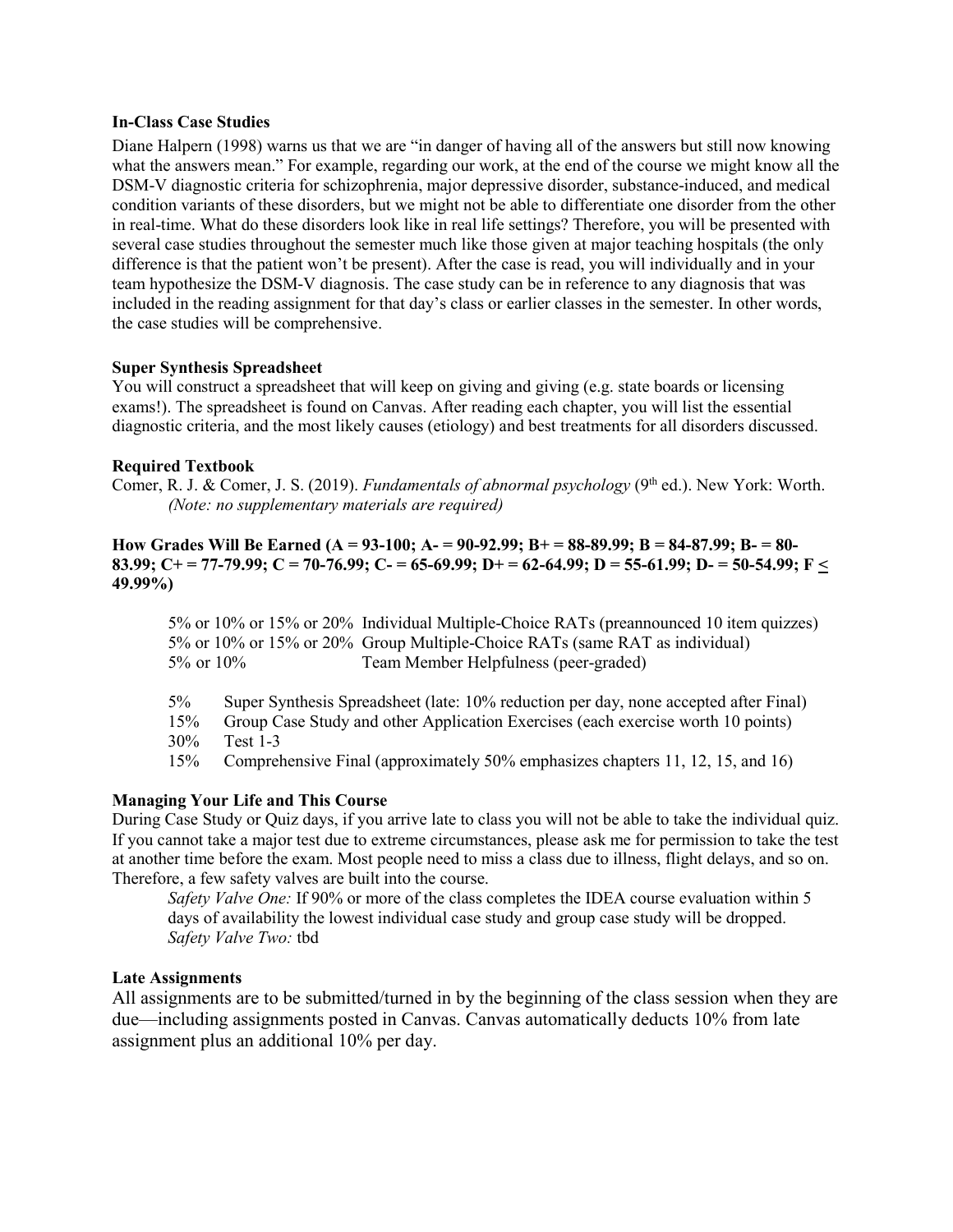## **SYLLABUS: Part 2**

# **PLNU Mission**

## **To Teach ~ To Shape ~ To Send**

Point Loma Nazarene University exists to provide higher education in a vital Christian community where minds are engaged and challenged, character is modeled and formed, and service is an expression of faith. Being of Wesleyan heritage, we strive to be a learning community where grace is foundational, truth is pursued, and holiness is a way of life.

## **Foundational Explorations Mission** $\bigotimes$

PLNU provides a foundational course of study in the liberal arts informed by the life, death, and resurrection of Jesus Christ. In keeping with the Wesleyan tradition, the curriculum equips students with a broad range of knowledge and skills within and across disciplines to enrich major study, lifelong learning, and vocational service as Christ-like participants in the world's diverse societies and culture.

**FOUNDATIONAL EXPLORATIONS LEARNING OUTCOMES**<br>*Note: For FE, formerly GE, courses only. If any Foundational Explorations Learning Outcomes (FELO's) are assessed in the course, the outcome needs to be listed, as well as a brief description of the assessment to be used.*

**COURSE CREDIT HOUR INFORMATION**<br>In the interest of providing sufficient time to accomplish the stated Course Learning Outcomes, this class meets the PLNU credit hour policy for a 3 unit class delivered over 15 weeks. It is anticipated that students will spend a minimum of 37.5 participation hours per credit hour on their coursework. For this course, students will spend an estimated 112.5 total hours meeting the course learning outcomes. The time estimations are provided in the Canvas modules.

## **STATE AUTHORIZATION**⍟

State authorization is a formal determination by a state that Point Loma Nazarene University is approved to conduct activities regulated by that state. In certain states outside California, Point Loma Nazarene University is not authorized to enroll online (distance education) students. If a student moves to another state after admission to the program and/or enrollment in an online course, continuation within the program and/or course will depend on whether Point Loma Nazarene University is authorized to offer distance education courses in that state. It is the student's responsibility to notify the institution of any change in his or her physical location. Refer to the map on [State Authorization](https://www.pointloma.edu/offices/office-institutional-effectiveness-research/disclosures) to view which states allow online (distance education) outside of California.

## **INCOMPLETES AND LATE ASSIGNMENTS**

All assignments are to be submitted/turned in by the beginning of the class session when they are due including assignments posted in Canvas. Incompletes will only be assigned in extremely unusual circumstances.

## **PLNU COPYRIGHT POLICY**  $\otimes$

Point Loma Nazarene University, as a non-profit educational institution, is entitled by law to use materials protected by the US Copyright Act for classroom education. Any use of those materials outside the class may violate the law.

## **PLNU ACADEMIC HONESTY POLICY®**

Students should demonstrate academic honesty by doing original work and by giving appropriate credit to the ideas of others. Academic dishonesty is the act of presenting information, ideas, and/or concepts as one's own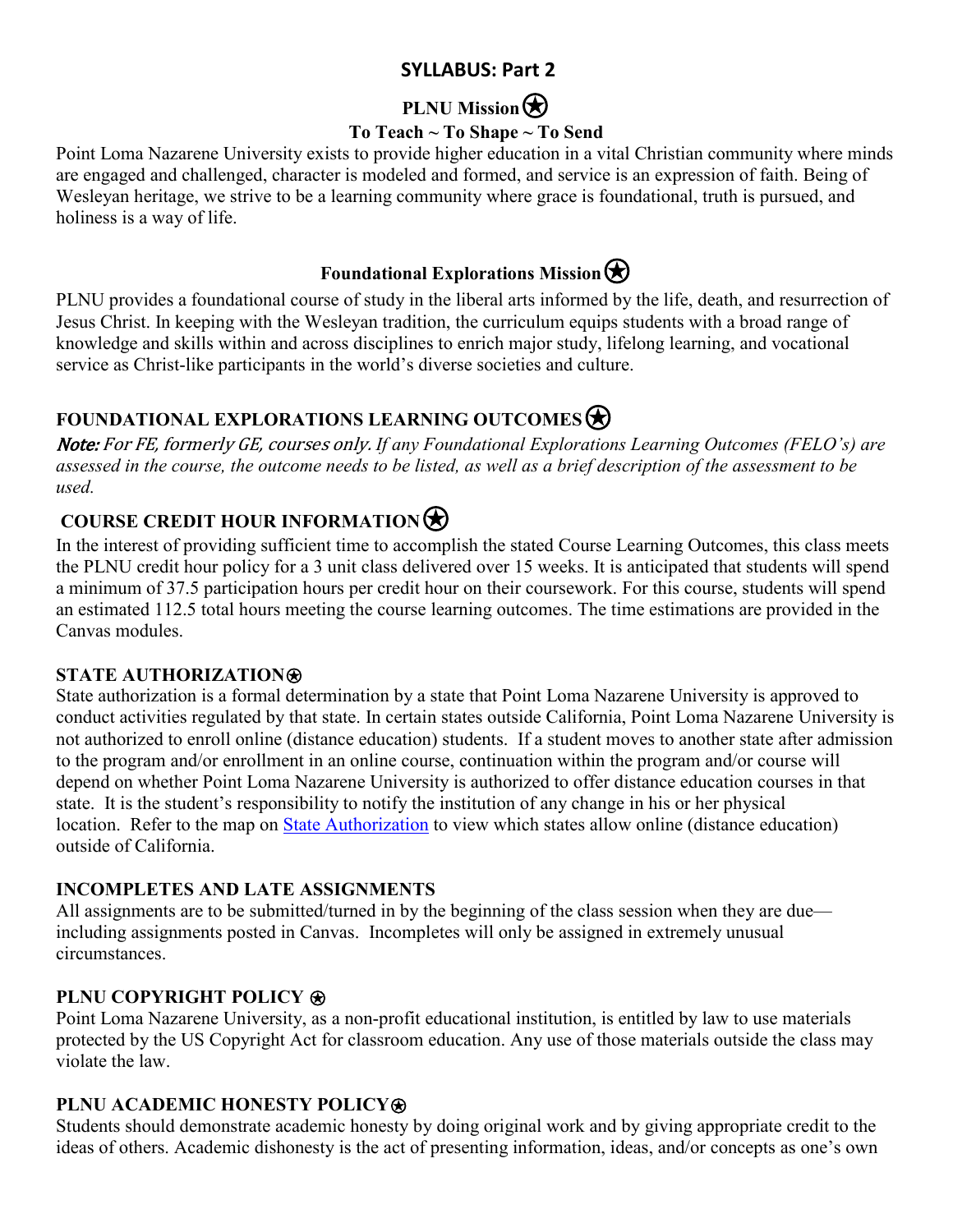when in reality they are the results of another person's creativity and effort. A faculty member who believes a situation involving academic dishonesty has been detected may assign a failing grade for that assignment or examination, or, depending on the seriousness of the offense, for the course. Faculty should follow and students may appeal using the procedure in the university Catalog. See [Academic Policies](https://catalog.pointloma.edu/content.php?catoid=41&navoid=2435#Academic_Honesty) for definitions of kinds of academic dishonesty and for further policy information.

### **PLNU ACADEMIC ACCOMMODATIONS POLICY<sup>®</sup>**

While all students are expected to meet the minimum standards for completion of this course as established by the instructor, students with disabilities may require academic adjustments, modifications or auxiliary aids/services. At Point Loma Nazarene University (PLNU), these students are requested to register with the Disability Resource Center (DRC), located in the Bond Academic Center [\(DRC@pointloma.edu](mailto:DRC@pointloma.edu) or 619-849-2486). The DRC's policies and procedures for assisting such students in the development of an appropriate academic adjustment plan (AP) allows PLNU to comply with Section 504 of the Rehabilitation Act and the Americans with Disabilities Act. Section 504 prohibits discrimination against students with special needs and guarantees all qualified students equal access to and benefits of PLNU programs and activities. After the student files the required documentation, the DRC, in conjunction with the student, will develop an AP to meet that student's specific learning needs. The DRC will thereafter email the student's AP to all faculty who teach courses in which the student is enrolled each semester. The AP must be implemented in all such courses. If students do not wish to avail themselves of some or all of the elements of their AP in a particular course, it is the responsibility of those students to notify their professor in that course. PLNU highly recommends that DRC students speak with their professors during the first two weeks of each semester about the applicability of their AP in that particular course and/or if they do not desire to take advantage of some or all of the elements of their AP in that course.

## **PLNU ATTENDANCE AND PARTICIPATION POLICY**⍟

Regular and punctual attendance at all **synchronous** class sessions is considered essential to optimum academic achievement. If the student is absent for more than 10 percent of class sessions (virtual or face-to-face), the faculty member will issue a written warning of de-enrollment. If the absences exceed 20 percent, the student may be de-enrolled without notice until the university drop date or, after that date, receive the appropriate grade for their work and participation. In some courses, a portion of the credit hour content will be delivered **asynchronously** and attendance will be determined by submitting the assignments by the posted due dates. See [Academic Policies](https://catalog.pointloma.edu/content.php?catoid=46&navoid=2650#Class_Attendance) in the Undergraduate Academic Catalog. If absences exceed these limits but are due to university excused health issues, an exception will be granted.

### **Asynchronous Attendance/Participation Definition**

A day of attendance in asynchronous content is determined as contributing a substantive note, assignment, discussion, or submission by the posted due date. Failure to meet these standards will result in an absence for that day. Instructors will determine how many asynchronous attendance days are required each week.

## **SPIRITUAL CARE**

Please be aware PLNU strives to be a place where you grow as whole persons. To this end, we provide resources for our students to encounter God and grow in their Christian faith.

If students have questions, a desire to meet with the chaplain or have prayer requests you can contact the Office [of Spiritual Development](https://www.pointloma.edu/offices/spiritual-development) 

## **USE OF TECHNOLOGY**⍟

In order to be successful in the online environment, you'll need to meet the minimum technology and system requirements; please refer to the *[Technology and System Requirements](https://help.pointloma.edu/TDClient/1808/Portal/KB/ArticleDet?ID=108349)* information. Additionally, students are required to have headphone speakers compatible with their computer available to use. If a student is in need of technological resources please contact [student-tech-request@pointloma.edu.](mailto:student-tech-request@pointloma.edu)

Problems with technology do not relieve you of the responsibility of participating, turning in your assignments, or completing your class work.